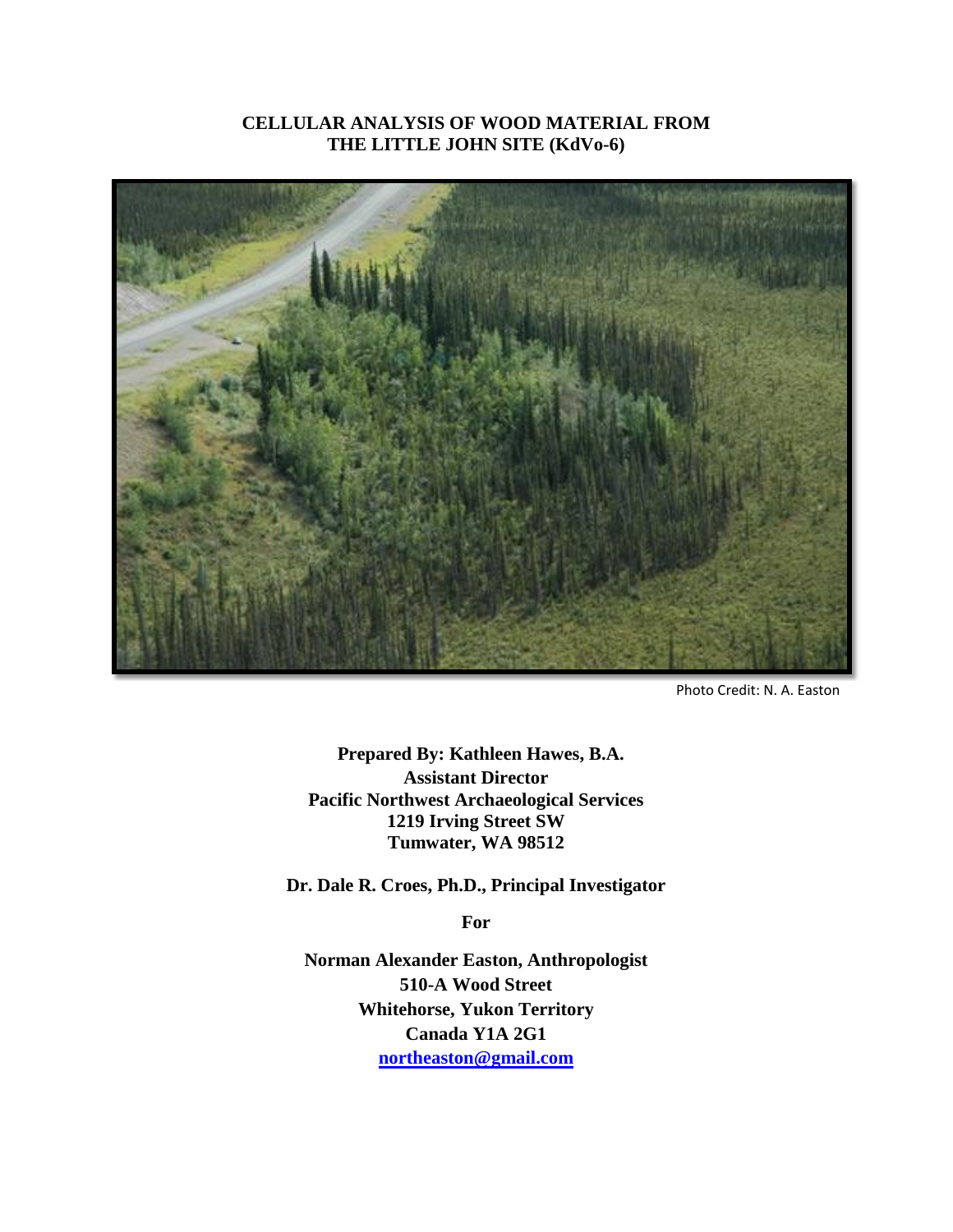*Introduction.* Pacific Northwest Archaeological Services (PNWAS) received wood samples for identification by cellular analysis from Norman Alexander Easton. The archaeological samples consisted of four wood fragments collected from the Little John Site (KdVo-6); located 12 kilometers north of the village of Beaver Creek, Yukon, Canada near the border of Canada and Alaska.

This analysis and report was prepared for Norman Alexander Easton. Cellular analysis and microscopic identification was conducted by Kathleen Hawes, Assistant Director for PNWAS. Equipment for identification included an Optixcam 3.0 MP microscope camera mounted on an [Omano OMM88T compound](http://www.microscope.com/omano-omm200t-metallurgical-darkfield-compound-microscope-p-37.html) microscope.

*Cellular analysis of wood samples.* Four fragments of wood were examined, and were identified to genus (see Table 1, below). Three of the samples were received in one container (numbered #1, #2, #3), and the fourth (#4) was in a container intermingled with small wood fragments and dry soil. All the wood samples were very dry and fragile; however samples #1-3 were able to be sampled with a sharp razor blade for microscopic examination after a few minutes of soaking in water. Sample #4 was actually the largest of several small fragments, all of which were very fragile. An attempt was made to soak #4 but the sample was unable to be sectioned either wet or dry. Finally, a small piece of the sample was crushed and mixed with a few drops of water, with the resulting mixture placed onto a slide with a fine paintbrush and then examined microscopically. Enough segments of the cell structures were visible to allow for a partial identification.

| <b>Field Site #</b> | <b>Material</b> | Weight  | <b>Identification</b> |
|---------------------|-----------------|---------|-----------------------|
| $KdVo-6$            | Wood            | 0.985g  | Betula sp. (birch)    |
| $KdVo-6$            | Wood            | 5.910g  | Betula sp. (birch)    |
| $KdVo-6$            | Wood            | 43.665g | Betula sp. (birch)    |
| $KdVo-6$            | Wood            | 0.560g  | Betula sp. (birch)    |

## *Table 1. Results of cellular analysis*

*Summary*. The identification of these samples is to the genus level. All four samples were deciduous hardwoods, with vessel elements and perforation plates visible. Vessels are few in number, with scalariform perforation plates and alternate intervessel pits; homocellular uniseriate ray structures were observed. These features indicate a plant of the Betulaceae family, which include the genera *Alnus* (alder) and *Betula* (birch). Both have similar cellular structure; however the *Alnus* genus generally has aggregate rays, which were not observed in the wood samples examined.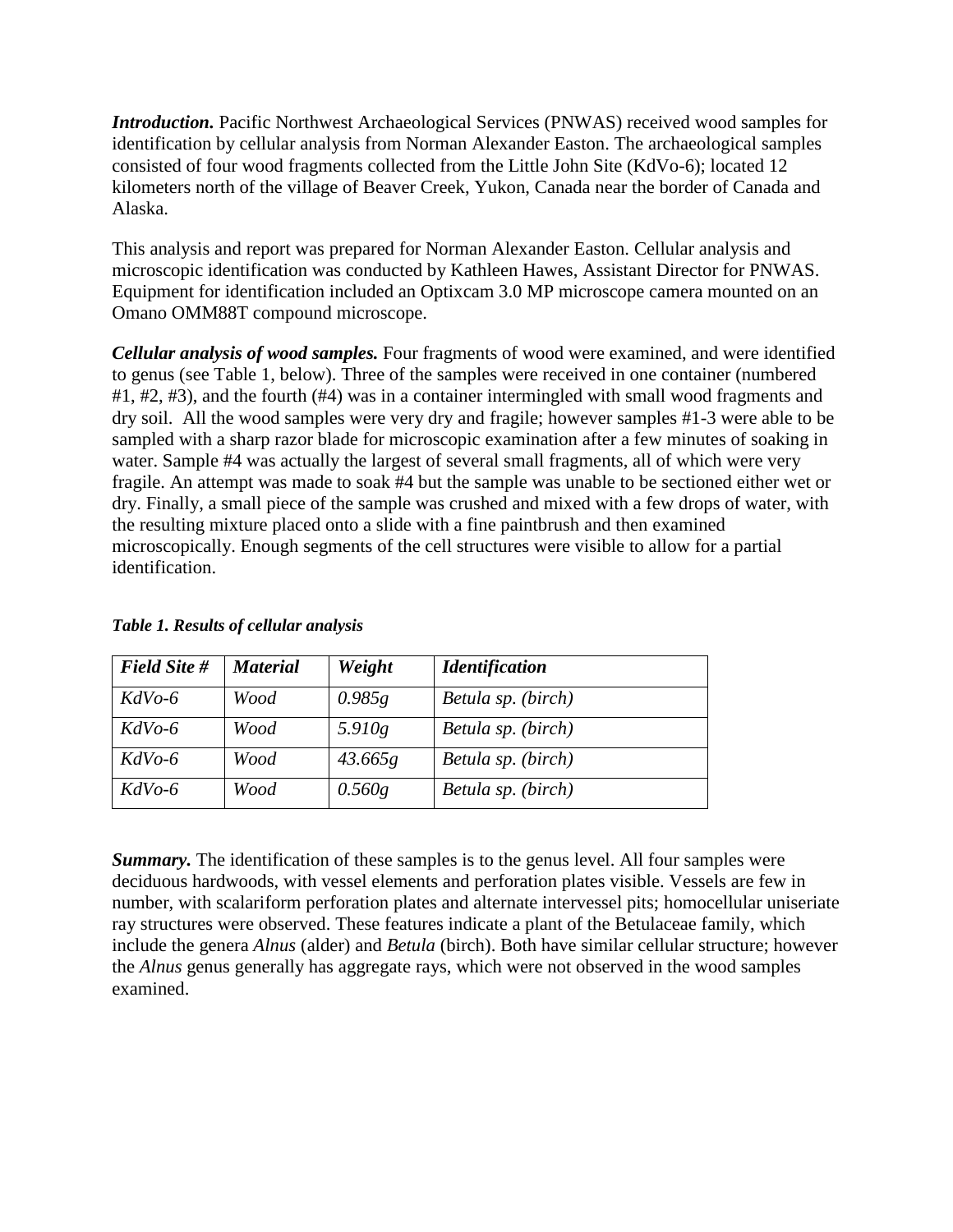

*Figure 1. Example of scalariform perforation plate from Sample 2*.

Several birch (*Betula*) species are currently represented in the project area, including *B. kenaica*, *B. neoalaskana, B. occidentalis,* and *B.glandulosa*. It is difficult to distinguish between these species based on cellular characteristics. Therefore identification of these wood samples is to genus, as indicated in Table 1.

The Betulaceae family has an ancient history in Alaska and the western Yukon (including the Little John Site project area); fossil ancestors date back to at least the late Cretaceous period, 89 to 65 million years ago. Alaska birch leaf fossils and petrified wood can be found in coal and associated rocks that date back to at least the Middle to Late Miocene (14 to 5 million years ago). Remnants were found of a spruce-birch forest in the sediments under a 5.7-million-year-old lava flow south of Cape Deceit, Alaska. Thus, birch species have been in Alaska for millions of years and evolved with the changing environment from warmer and moister to much colder and drier than present and warmer again at present (Packee 2004).